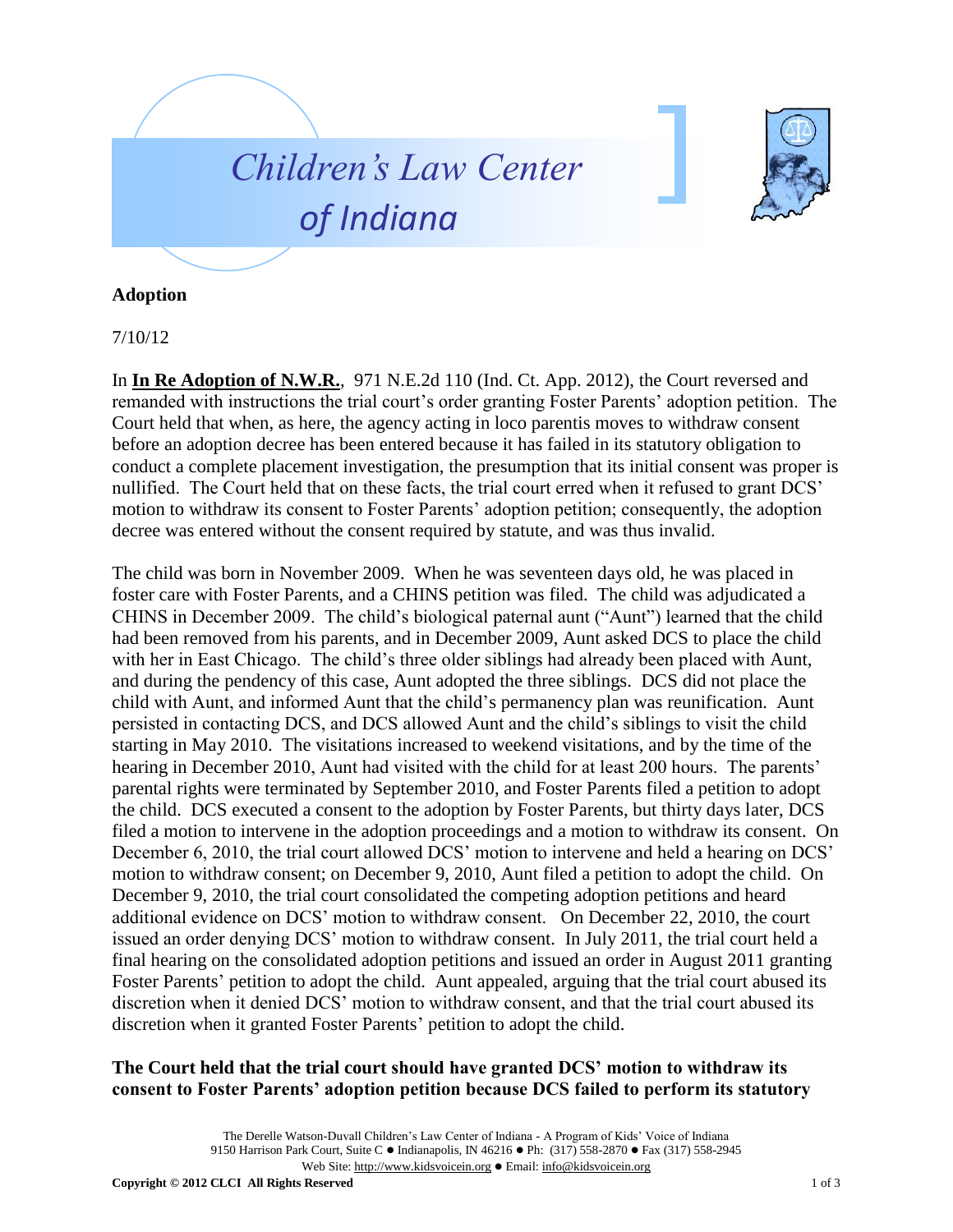**duty to investigate placement alternatives, and thus, DCS had not given valid consent to Foster Parents' adoption petition.** Id. at 116. The child became a ward of DCS when the child was determined to be a CHINS. The child's status as a ward of DCS meant that DCS had a statutory duty to make recommendations to the trial court about what placement and services would be in the child's best interests. Id. at 113. A trial court deciding an adoption petition must find that "proper consent, if consent is necessary to the adoption has been given." Id.; see also IC 31-19-11-1(a)(7). The consent required is set out in relevant part at IC 31-19-9-1(a)(3): "…except as otherwise provided…a petition to adopt a child who is less than eighteen years of age may be granted only if written consent to adoption has been executed by…each person, agency, or county office of family and children having lawful custody of the child whose adoption is being sought." Id. at 113-14; see also IC 31-19-9-1(a)(3). In the instant case, DCS executed a written consent to the adoption by Foster Parents, but later filed a motion to intervene and withdraw its consent. Id. at 114. The county director of the DCS office testified in part that that DCS sought to withdraw its consent because DCS had received information that there may be the option of a relative who had the child's siblings who was more interested than the director had understood her to be when he signed the consent for Foster Parent's adoption, and that because of this misunderstanding, Aunt had not been fully investigated as a possible placement. Id. In noting this evidence, the Court reasoned that DCS did not merely change its mind, but rather, confessed that it had failed to do its statutory duty to investigate alternative placements, and in effect, repudiated its consent. Id. at 116. The Court opined that Aunt met her burden to show prima facie error on this issue. Id. The Court noted that the trial court's ruling against the DCS' motion was not harmless and substantially affected the rights of the parties; consequently, the trial court erred when, on these facts, the trial court refused to grant DCS' motion to withdraw its consent to Foster Parents' adoption petition. Id.

**The Court further concluded that DCS' lack of proper consent to Foster Parents' adoption petition satisfied the clear and convincing evidence test to show that the withdrawal of consent was in the child's best interests.** Id. at 117. Once consent is given, it can only be withdrawn by filing a motion in court. Id. at 114. The party seeking to withdraw consent must prove by clear and convincing evidence that withdrawal is in the best interests of the child. Id. The county director of the DCS office testified that: (1) DCS was seeking to withdraw its consent in order to fully explore the best interests of the child; (2) that DCS had no reason to think that adoption by Foster Parents was not in the child's best interests; and (3) and that DCS was not committing to the position that adoption by Aunt was in the best interests of the child. Id. The Court noted that a permanency plan is not fixed and unchangeable, as the legislature has provided the ability for these plans to be created and to be modified. Id. at 115. Indiana Code requires that a child's permanency plan be re-evaluated to see if it needs to be changed or modified (IC 31-34-21-7(a), (b)(6)). Id. The legislature also provided for withdrawal of consent to adoption if it is in the best interests of a child. Id.; see also IC 31-19-10-3. The most important interest in adoption cases is the best interests of the child; DCS here executed a consent without having fully investigated an adoptive placement who consistently expressed an interest in having the child placed with her, and who has adopted the child's siblings. Id. at 115. Because DCS did not perform its statutory duty with regards to the best interests of the child and could not give proper consent, the Court concluded that the clear and convincing evidence test with regards to withdrawal of consent being in the best interests of the child was satisfied. Id. at 116. "While [Aunt] only needed to show prima facie error in this case, the evidence from DCS